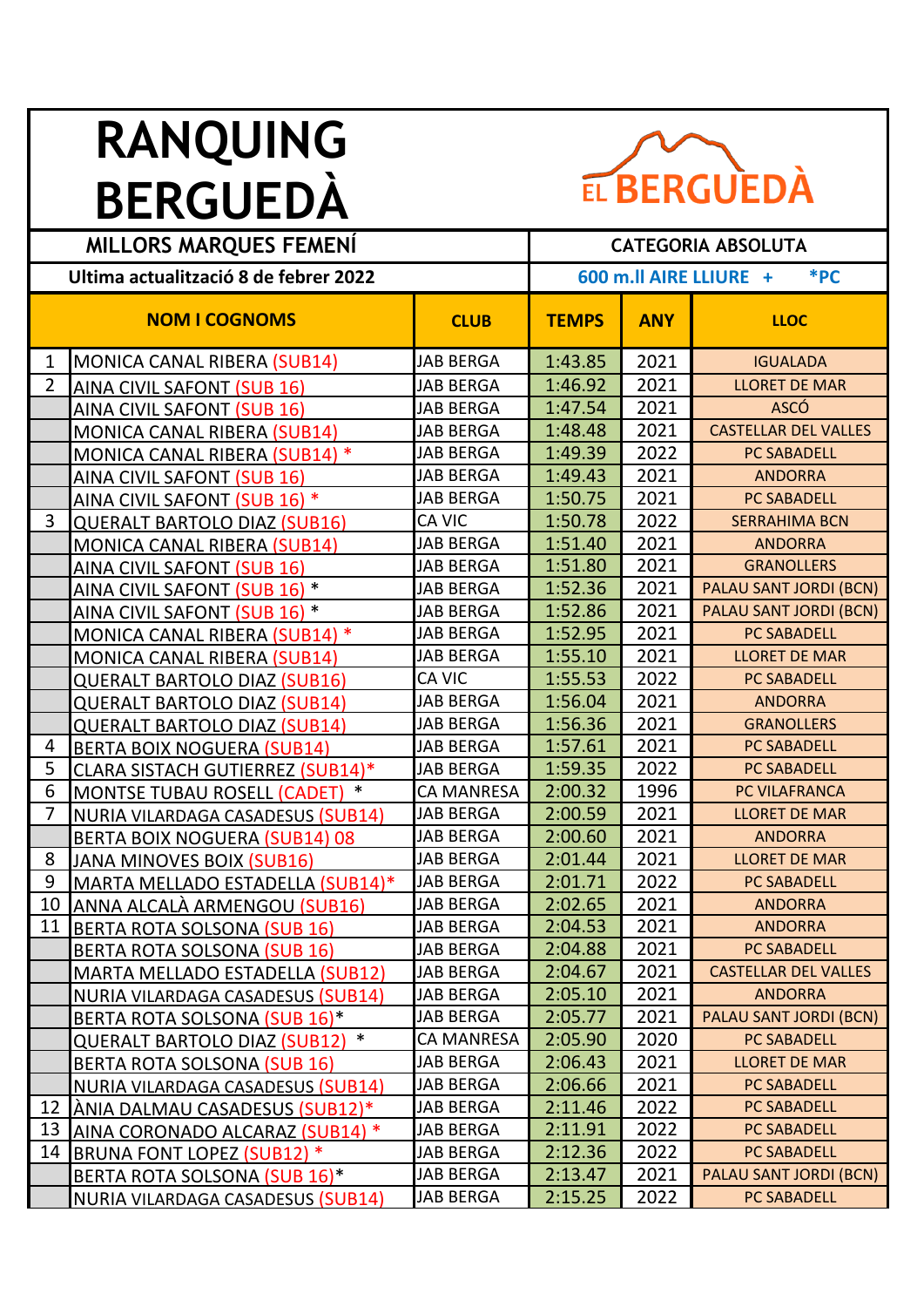|    | ÀNIA DALMAU CASADESUS (SUB12) | <b>JAB BERGA</b> | 2:15.94 | 2021 | <b>CASTELLAR DEL VALLES</b> |
|----|-------------------------------|------------------|---------|------|-----------------------------|
| 15 | ONA PONS CABALLOL (SUB14) 09  | <b>JAB BERGA</b> | 2:19.77 | 2021 | <b>ANDORRA</b>              |
| 13 |                               |                  |         |      |                             |
| 14 |                               |                  |         |      |                             |
| 15 |                               |                  |         |      |                             |
| 16 |                               |                  |         |      |                             |
| 17 |                               |                  |         |      |                             |
| 18 |                               |                  |         |      |                             |
| 19 |                               |                  |         |      |                             |
| 20 |                               |                  |         |      |                             |
| 21 |                               |                  |         |      |                             |
| 22 |                               |                  |         |      |                             |
| 23 |                               |                  |         |      |                             |
| 24 |                               |                  |         |      |                             |
| 25 |                               |                  |         |      |                             |
| 26 |                               |                  |         |      |                             |
| 27 |                               |                  |         |      |                             |
| 28 |                               |                  |         |      |                             |
| 29 |                               |                  |         |      |                             |
| 30 |                               |                  |         |      |                             |

| <b>MILLORS MARQUES FEMENÍ</b>        |                                        |                  | <b>CATEGORIA ABSOLUTA</b> |                                    |                        |  |
|--------------------------------------|----------------------------------------|------------------|---------------------------|------------------------------------|------------------------|--|
| Ultima actualització 10 de març 2021 |                                        |                  |                           | $*PC$<br>800 m.ll AIRE LLIURE<br>٠ |                        |  |
|                                      | <b>NOM I COGNOMS</b>                   | <b>CLUB</b>      | <b>TEMPS</b>              | <b>ANY</b>                         | <b>LLOC</b>            |  |
| 1                                    | <b>NURIA CASCANTE TORRELLA</b>         | <b>JAB BERGA</b> | 2:24.49                   | 2017                               | <b>SERRAHIMA (BCN)</b> |  |
| $\overline{2}$                       | NURIA CASCANTE TORRELLA *              | <b>JAB BERGA</b> | 2:28.19                   | 2017                               | <b>PC SABADELL</b>     |  |
| 3                                    | <b>GEMMA SANTACREU PRAT (JUVENIL)*</b> | <b>JAB BERGA</b> | 2:39.12                   | 2016                               | <b>PC SABADELL</b>     |  |
| 4                                    | LIDIA PONS SELLARÉS                    | <b>JAB BERGA</b> | 2:39.73                   | 2017                               | <b>SERRAHIMA (BCN)</b> |  |
| 5                                    | <b>GEMMA SANTACREU PRAT (JUVENIL)</b>  | <b>JAB BERGA</b> | 2:40.39                   | 2016                               | <b>TERRASSA</b>        |  |
| 6                                    |                                        |                  |                           |                                    |                        |  |
| 7                                    |                                        |                  |                           |                                    |                        |  |
| 8                                    |                                        |                  |                           |                                    |                        |  |
| 9                                    |                                        |                  |                           |                                    |                        |  |
| 10                                   |                                        |                  |                           |                                    |                        |  |
| 11                                   |                                        |                  |                           |                                    |                        |  |
| 12                                   |                                        |                  |                           |                                    |                        |  |
| 13                                   |                                        |                  |                           |                                    |                        |  |
| 14                                   |                                        |                  |                           |                                    |                        |  |
| 15                                   |                                        |                  |                           |                                    |                        |  |
| 16                                   |                                        |                  |                           |                                    |                        |  |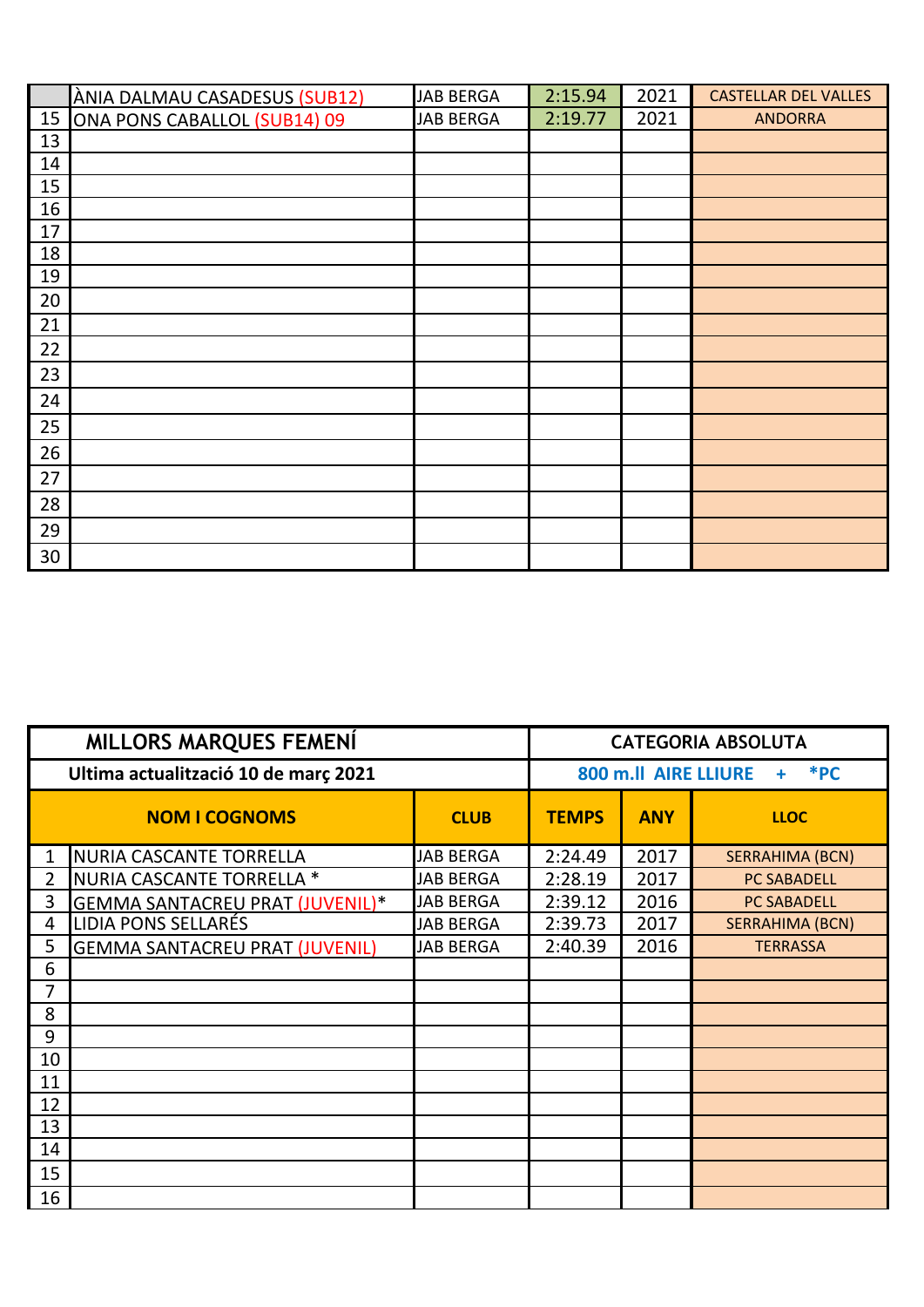| 17 |  |  |  |
|----|--|--|--|
| 18 |  |  |  |
| 19 |  |  |  |
| 20 |  |  |  |
| 21 |  |  |  |
| 22 |  |  |  |
| 23 |  |  |  |
| 24 |  |  |  |
| 25 |  |  |  |
| 26 |  |  |  |



| <b>MILLORS MARQUES FEMENÍ</b> |                                           |                    |                                  | <b>CATEGORIA ABSOLUTA</b> |                             |  |
|-------------------------------|-------------------------------------------|--------------------|----------------------------------|---------------------------|-----------------------------|--|
|                               | Ultima actualització 7 de juliol 2021     |                    | $+$ *PC<br>1000 m.ll AIRE LLIURE |                           |                             |  |
|                               | <b>NOM I COGNOMS</b>                      | <b>CLUB</b>        | <b>TEMPS</b>                     | <b>ANY</b>                | <b>LLOC</b>                 |  |
| $\mathbf{1}$                  | NURIA CASCANTE TORRELLA                   | <b>JAB BERGA</b>   | 3:19.33                          | 2021                      | <b>LLORET DE MAR</b>        |  |
| $\overline{2}$                | AINA CIVIL SANFONT (SUB16) 2007           | <b>JAB BERGA</b>   | 3:22.61                          | 2021                      | <b>LLORET DE MAR</b>        |  |
| $\overline{3}$                | <b>SUSAGNA RODRIGUEZ RUANO</b>            | <b>JAB BERGA</b>   | 3:24.97                          | 2021                      | <b>LLORET DE MAR</b>        |  |
| $\overline{4}$                | <b>QUERALT BARTOLO DIAZ (SUB14) 2008</b>  | <b>JAB BERGA</b>   | 3:25.13                          | 2021                      | <b>LLORET DE MAR</b>        |  |
| 5                             | <b>BERTA BOIX NOGUERA (SUB14) 2008</b>    | <b>JAB BERGA</b>   | 3:25.32                          | 2021                      | <b>LLORET DE MAR</b>        |  |
|                               | <b>BERTA BOIX NOGUERA (SUB14) 2008</b>    | <b>JAB BERGA</b>   | 3:26.72                          | 2021                      | <b>IGUALADA</b>             |  |
|                               | <b>BERTA BOIX NOGUERA (SUB14) 2008</b>    | <b>JAB BERGA</b>   | 3:27.70                          | 2021                      | <b>CASTELLAR DEL VALLES</b> |  |
|                               | AINA CIVIL SANFONT (SUB16) 2007           | <b>JAB BERGA</b>   | 3:28.26                          | 2021                      | <b>CASTELLAR DEL VALLES</b> |  |
| 6                             | MONICA CANAL RIBERA (SUB14) 2009          | <b>JAB BERGA</b>   | 3:32.23                          | 2021                      | <b>CASTELLAR DEL VALLES</b> |  |
| $\overline{7}$                | <b>LIDIA PONS SELLARES</b>                | <b>JAB BERGA</b>   | 3:33.31                          | 2021                      | <b>LLORET DE MAR</b>        |  |
|                               | <b>BERTA BOIX NOGUERA (SUB14) 2008</b>    | <b>JAB BERGA</b>   | 3:33.89                          | 2021                      | <b>LLORET DE MAR</b>        |  |
|                               | <b>QUERALT BARTOLO DIAZ (SUB14) 2008</b>  | <b>JAB BERGA</b>   | 3:33.91                          | 2021                      | <b>VILANOVA I LA G.</b>     |  |
|                               | <b>QUERALT BARTOLO DIAZ (SUB14) 2008</b>  | <b>JAB BERGA</b>   | 3:35.3                           | 2021                      | <b>VIC</b>                  |  |
|                               | <b>QUERALT BARTOLO DIAZ (SUB14) 2008</b>  | <b>JAB BERGA</b>   | 3:35.37                          | 2021                      | <b>LLORET DE MAR</b>        |  |
| 8                             | <b>CLARA SISTACH GUTIERREZ (SUB14) 09</b> | <b>JAB BERGA</b>   | 3:39.98                          | 2021                      | <b>LLORET DE MAR</b>        |  |
|                               | <b>QUERALT BARTOLO DIAZ (SUB14) 2008</b>  | <b>JAB BERGA</b>   | 3:43.94                          | 2021                      | <b>CASTELLAR DEL VALLES</b> |  |
| 9                             | BERTA ROTA SOLSONA (SUB16) 2007           | <b>JAB BERGA</b>   | 3:47.09                          | 2021                      | <b>CASTELLAR DEL VALLES</b> |  |
| 10                            | ANNA ALCALÀ ARMENGOU (SUB 16)06           | <b>JAB BERGA</b>   | 3:47.65                          | 2021                      | <b>LLORET DE MAR</b>        |  |
| 11                            | QUERALT BARTOLO DIAZ * (SUB12) 08         | <b>CA MANRESA</b>  | 4:04.96                          | 2019                      | <b>PC SABADELL</b>          |  |
| 12                            | AINA CIVIL SAFONT * (BENJAMÍ) 07          | <b>JAB BERGA</b>   | 4:10.5                           | 2016                      | <b>PC SABADELL</b>          |  |
| 13                            | NURIA VILARDAGA CASADESUS (SUB14)         | <b>JAB BERGA</b>   | 4:17.0                           | 2021                      | <b>MANRESA</b>              |  |
| 14                            | <b>ELISENDA COLELL (INFANTIL)</b>         | <b>GALCERAN P</b>  | 4:17.60                          | 1991                      | <b>TERRASSA</b>             |  |
| 15                            | <b>DIGNA FARRAS</b>                       | <b>E.ANUNCIATA</b> | 4:24.90                          | 1991                      | <b>TERRASSA</b>             |  |
| 16                            | <b>SILVIA PADULLERRS</b>                  | E. OLVAN           | 4:37.40                          | 1991                      | <b>TERRASSA</b>             |  |
| 17                            |                                           |                    |                                  |                           |                             |  |
| 18                            |                                           |                    |                                  |                           |                             |  |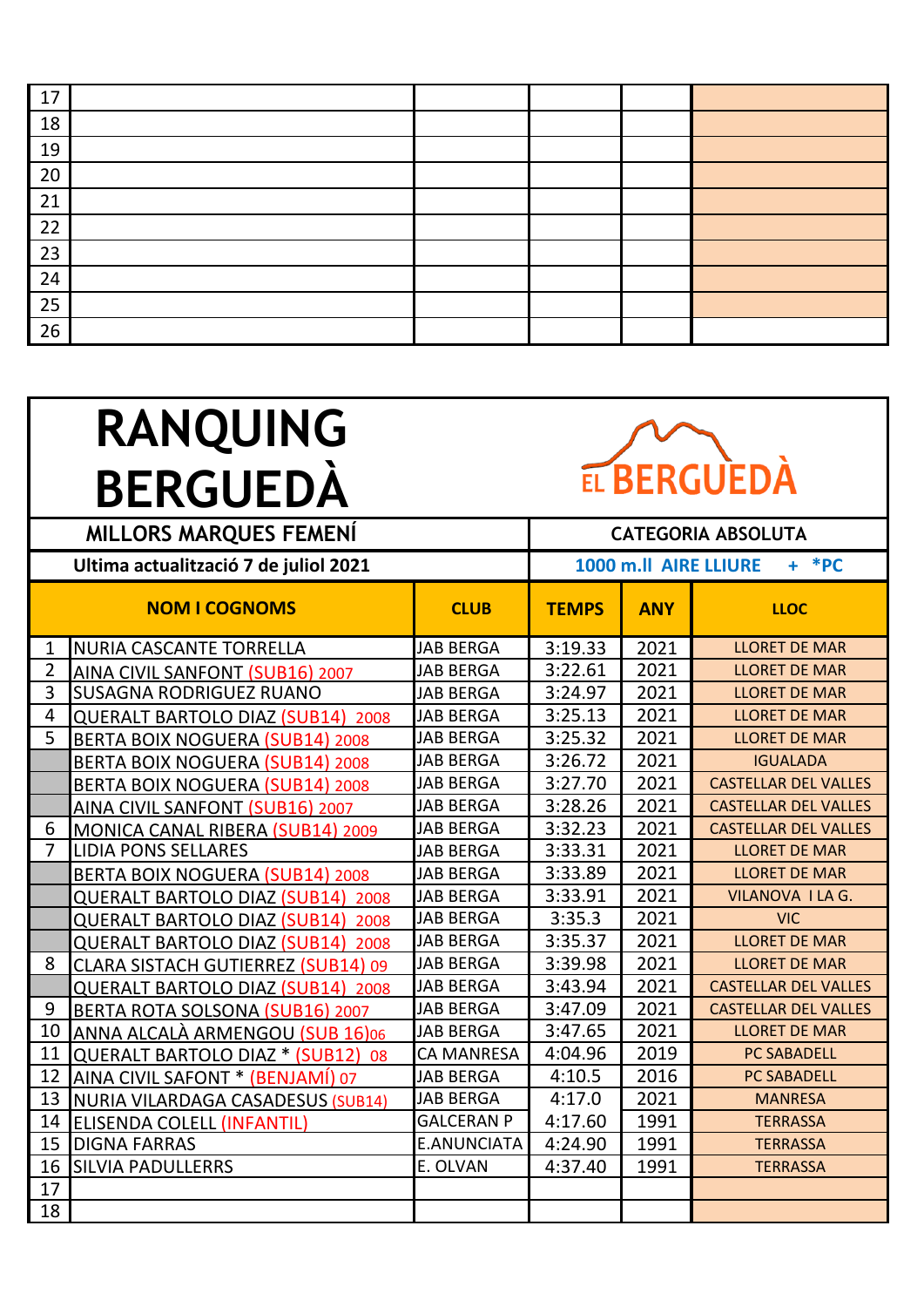| 19 |  |  |  |
|----|--|--|--|
| 20 |  |  |  |
| 21 |  |  |  |
| 22 |  |  |  |
| 23 |  |  |  |
| 24 |  |  |  |
| 25 |  |  |  |
| 26 |  |  |  |
| 27 |  |  |  |
| 28 |  |  |  |
| 29 |  |  |  |
| 30 |  |  |  |
| 31 |  |  |  |
| 32 |  |  |  |
| 33 |  |  |  |
| 34 |  |  |  |
| 35 |  |  |  |



| <b>MILLORS MARQUES FEMENÍ</b> |                                        |                   | <b>CATEGORIA ABSOLUTA</b> |                                   |                          |  |
|-------------------------------|----------------------------------------|-------------------|---------------------------|-----------------------------------|--------------------------|--|
|                               | Ultima actualització 10 de març 2021   |                   |                           | 1500 m.ll AIRE LLIURE<br>*PC<br>÷ |                          |  |
|                               | <b>NOM I COGNOMS</b>                   | <b>CLUB</b>       | <b>TEMPS</b>              | <b>ANY</b>                        | <b>LLOC</b>              |  |
| $\mathbf{1}$                  | <b>NURIA CASCANTE TORRELLA</b>         | <b>JAB BERGA</b>  | 4:52.01                   | 2019                              | <b>SERRAHIMA (BCN)</b>   |  |
| $\overline{2}$                | NURIA CASCANTE TORRELLA *              | <b>JAB BERGA</b>  | 5:19.86                   | 2016                              | <b>PC SABADELL</b>       |  |
| 3                             | <b>GEMMA SANTACREU PRAT (JUVENIL)</b>  | <b>JAB BERGA</b>  | 5:27.83                   | 2016                              | <b>MOLLET DEL VALLES</b> |  |
| 4                             | <b>LIDIA PONS SELLARÉS</b>             | JAB BERGA         | 5:27.97                   | 2017                              | <b>SERRAHIMA (BCN)</b>   |  |
| 5                             | GEMMA SANTACREU PRAT (JUVENIL)*        | <b>JAB BERGA</b>  | 5:33.88                   | 2016                              | <b>PC SABADELL</b>       |  |
| 6                             | <b>JULIA QUEVEDO SUBIRATS (JUNIOR)</b> | <b>CA MANRESA</b> | 7:05.7                    | 2014                              | <b>MANRESA</b>           |  |
| 7                             |                                        |                   |                           |                                   |                          |  |
| 8                             |                                        |                   |                           |                                   |                          |  |
| 9                             |                                        |                   |                           |                                   |                          |  |
| 10                            |                                        |                   |                           |                                   |                          |  |
| 11                            |                                        |                   |                           |                                   |                          |  |
| 12                            |                                        |                   |                           |                                   |                          |  |
| 13                            |                                        |                   |                           |                                   |                          |  |
| 14                            |                                        |                   |                           |                                   |                          |  |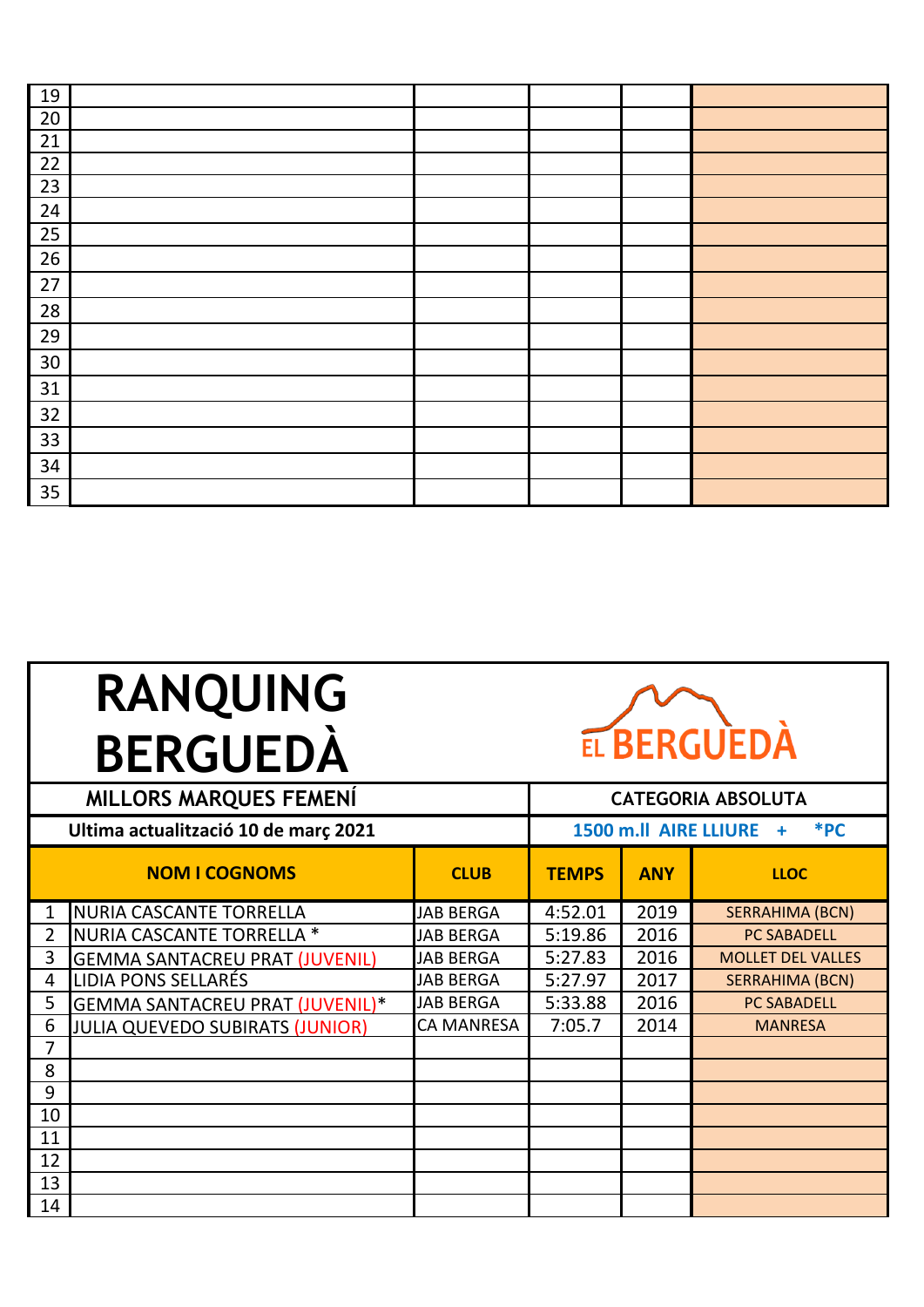| 15 |  |  |  |
|----|--|--|--|
| 16 |  |  |  |
| 17 |  |  |  |
| 18 |  |  |  |
| 19 |  |  |  |
| 20 |  |  |  |
| 21 |  |  |  |
| 22 |  |  |  |
| 23 |  |  |  |
| 24 |  |  |  |
| 25 |  |  |  |



| <b>MILLORS MARQUES FEMENÍ</b> |                                          |                   | <b>CATEGORIA ABSOLUTA</b>             |            |                    |  |  |
|-------------------------------|------------------------------------------|-------------------|---------------------------------------|------------|--------------------|--|--|
|                               | Ultima actualització 8 de febrer de 2022 |                   | 2000 m.ll AIRE LLIURE<br>$*PC$<br>$+$ |            |                    |  |  |
|                               | <b>NOM I COGNOMS</b>                     | <b>CLUB</b>       | <b>TEMPS</b>                          | <b>ANY</b> | <b>LLOC</b>        |  |  |
| $\mathbf{1}$                  | MONICA CANAL RIBERA (S14)                | <b>JAB BERGA</b>  | 7:54.38                               | 2022       | <b>PC SABADELL</b> |  |  |
| 1                             | ALBA CUNILL PEÑA (INFANTIL) *            | <b>JAB BERGA</b>  | 8:03.05                               | 2016       | <b>PC SABADELL</b> |  |  |
| $\overline{2}$                | <b>QUERALT BARTOLO DIAZ (SUB12)</b>      | <b>CA MANRESA</b> | 8:09.47                               | 2020       | <b>PC SABADELL</b> |  |  |
| 3                             | ÀNIA DALMAU CASADESUS (S12) *            | <b>JAB BERGA</b>  | 8:33.90                               | 2022       | <b>PC SABADELL</b> |  |  |
| 4                             | AINA CORONADO ALCARAZ (S14) *            | <b>JAB BERGA</b>  | 8:43.45                               | 2022       | <b>PC SABADELL</b> |  |  |
| 5                             |                                          |                   |                                       |            |                    |  |  |
| 6                             |                                          |                   |                                       |            |                    |  |  |
| $\overline{7}$                |                                          |                   |                                       |            |                    |  |  |
| 8                             |                                          |                   |                                       |            |                    |  |  |
| 9                             |                                          |                   |                                       |            |                    |  |  |
| 10                            |                                          |                   |                                       |            |                    |  |  |
| 11                            |                                          |                   |                                       |            |                    |  |  |
| 12                            |                                          |                   |                                       |            |                    |  |  |
| 13                            |                                          |                   |                                       |            |                    |  |  |
| 14                            |                                          |                   |                                       |            |                    |  |  |
| 15                            |                                          |                   |                                       |            |                    |  |  |
| 16                            |                                          |                   |                                       |            |                    |  |  |
| 17                            |                                          |                   |                                       |            |                    |  |  |
| 18                            |                                          |                   |                                       |            |                    |  |  |
| 19                            |                                          |                   |                                       |            |                    |  |  |
| 20                            |                                          |                   |                                       |            |                    |  |  |
| 21                            |                                          |                   |                                       |            |                    |  |  |
| 22                            |                                          |                   |                                       |            |                    |  |  |